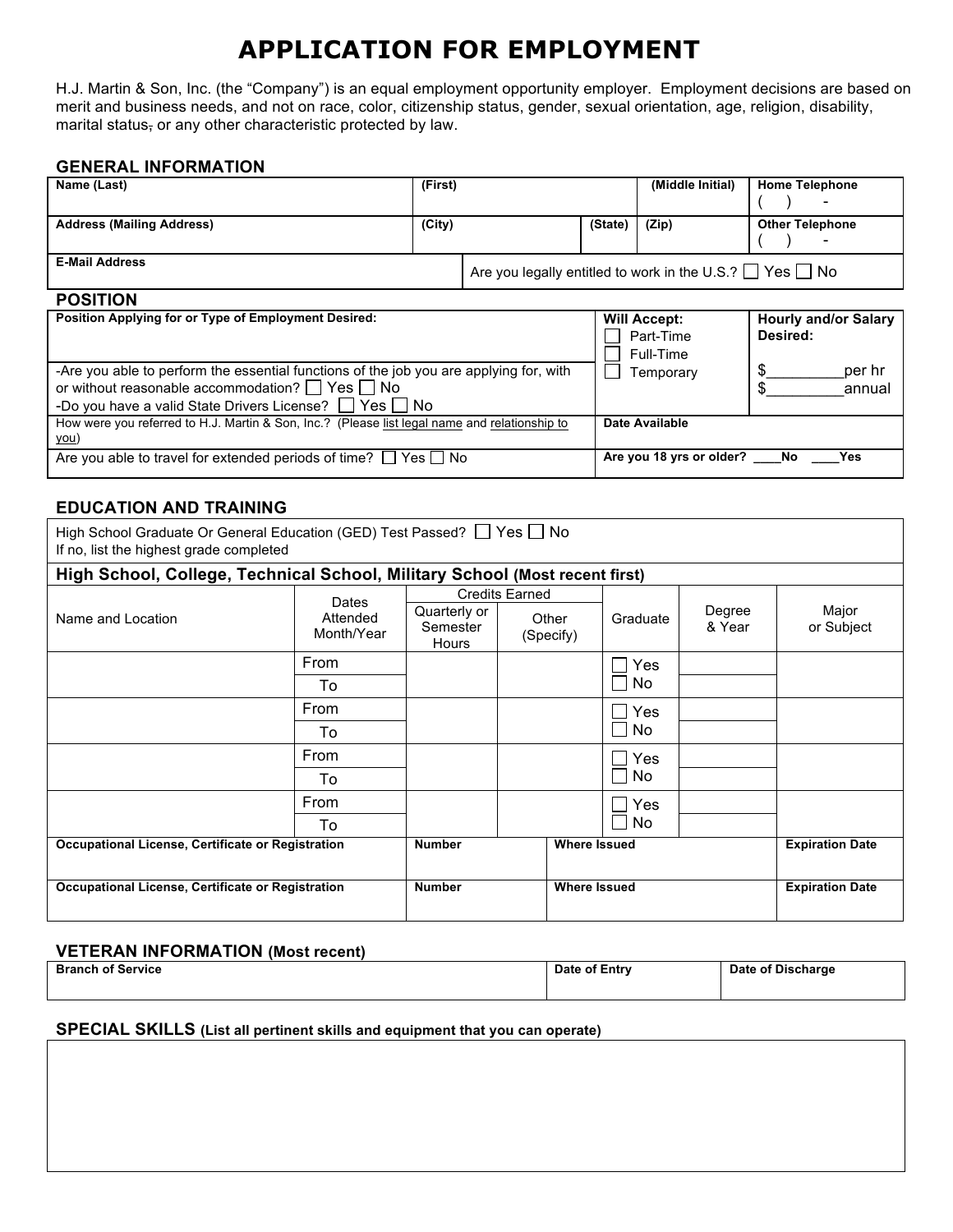Please circle your experience or skill level obtained in each of the following areas. You may add comments that may help further explain your skills:

|                                                       |                                                   |                                                |                                      |   | <b>Carpentry Skills</b>                                                                         |  |
|-------------------------------------------------------|---------------------------------------------------|------------------------------------------------|--------------------------------------|---|-------------------------------------------------------------------------------------------------|--|
| 1                                                     | $\overline{2}$                                    | 3                                              | 4                                    | 5 | Metal racking installation                                                                      |  |
| 1                                                     | $\overline{2}$                                    | 3                                              | 4                                    | 5 | Hanging aerial signage                                                                          |  |
| 1                                                     | $\overline{2}$                                    | 3                                              | 4                                    | 5 | Installation of casework (jewelry, cosmetic, etc.)                                              |  |
| 1                                                     | $\overline{2}$                                    | 3                                              | 4                                    | 5 | Installation of countertops                                                                     |  |
| 1                                                     | 2                                                 | 3                                              | 4                                    | 5 | Installation of wood and plastic laminate floors                                                |  |
| 1                                                     | 2                                                 | 3                                              | 4                                    | 5 | General wood and steel framing                                                                  |  |
| 1                                                     | $\overline{2}$                                    | 3                                              | 4                                    | 5 | Installation of interior and exterior door and hardware                                         |  |
| 1                                                     | 2                                                 | 3                                              | 4                                    | 5 | Drywall installation                                                                            |  |
| 1                                                     | 2                                                 | 3                                              | 4                                    | 5 | <b>Drywall Finishing</b>                                                                        |  |
| 1                                                     | $\overline{2}$                                    | 3                                              | 4                                    | 5 | <b>VCT Flooring</b>                                                                             |  |
| 1                                                     | $\overline{2}$                                    | 3                                              | 4                                    | 5 | <b>LVT Flooring</b>                                                                             |  |
| 1                                                     | 2                                                 | 3                                              | 4                                    | 5 | Carpet installation                                                                             |  |
| 1                                                     | $\overline{2}$                                    | 3                                              | 4                                    | 5 | Ceramic Tile installation                                                                       |  |
| 1                                                     | 2                                                 | 3                                              | 4                                    | 5 | Installation of wood base and casings: (butt joint, miter joint,<br>outside corner miter, etc.) |  |
| 1                                                     | $\overline{2}$                                    | 3                                              | 4                                    | 5 | Installation of crown moldings: (butt joint, miter joint, outside<br>corner miter, etc.)        |  |
|                                                       |                                                   |                                                |                                      |   | <b>Construction of Technical Skills</b>                                                         |  |
| 1                                                     | 2                                                 | 3                                              | 4                                    | 5 | Understands and can interpret blueprints and as-built:                                          |  |
| 1                                                     | $\overline{2}$                                    | 3                                              | 4                                    | 5 | Understands, qualifies and adheres to required construction<br>specifications:                  |  |
| 1                                                     | $\overline{2}$                                    | 3                                              | 4                                    | 5 | Understanding of building and governing construction codes:                                     |  |
|                                                       |                                                   |                                                |                                      |   | <b>Job Safety</b>                                                                               |  |
| No<br>Yes<br>Do you have a current CPR certification: |                                                   |                                                |                                      |   |                                                                                                 |  |
| No<br>Yes                                             |                                                   | Do you have a current First Aid certification: |                                      |   |                                                                                                 |  |
| Yes<br>No                                             |                                                   |                                                | Do you have a OSHA 10 hour training: |   |                                                                                                 |  |
|                                                       | No<br>Yes<br>Do you have a OSHA 30 hour training: |                                                |                                      |   |                                                                                                 |  |
|                                                       | No                                                |                                                | Yes                                  |   | Do you have certification for forklift and Arial lift operation:                                |  |
| Yes<br><b>CDL License</b><br>No                       |                                                   |                                                |                                      |   |                                                                                                 |  |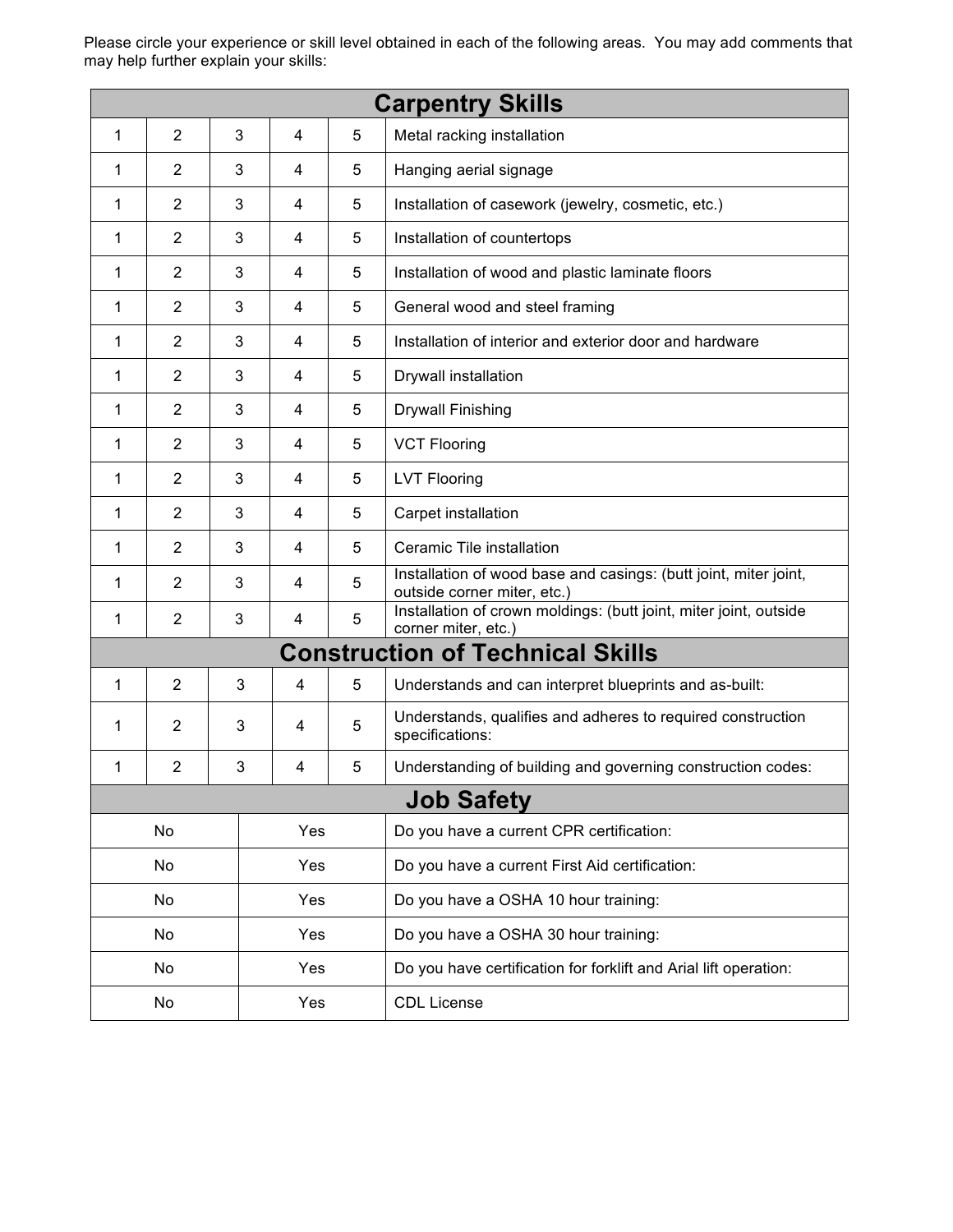#### **WORK EXPERIENCE (Most Recent First) (Include voluntary work and military experience)**

| <b>WORK EXPERIENCE</b> (Most Recent First) (Include voluntary work and military experience) |                                        |                                 |                                          |
|---------------------------------------------------------------------------------------------|----------------------------------------|---------------------------------|------------------------------------------|
| <b>Employer</b>                                                                             | <b>Telephone Number</b>                |                                 | From (Month/Year)                        |
| <b>Address</b>                                                                              | Are you currently employed? □ Yes □ No |                                 |                                          |
| <b>Job Title</b>                                                                            | <b>Number Employees Supervised</b>     |                                 | To (Month/Year)                          |
| <b>Specific Duties:</b>                                                                     |                                        |                                 |                                          |
|                                                                                             |                                        |                                 | <b>Hours Per Week</b>                    |
|                                                                                             |                                        |                                 |                                          |
|                                                                                             |                                        |                                 | <b>Last Salary</b>                       |
|                                                                                             |                                        |                                 |                                          |
|                                                                                             |                                        |                                 |                                          |
|                                                                                             |                                        |                                 | Supervisor                               |
|                                                                                             |                                        |                                 |                                          |
| <b>Reason For Leaving</b>                                                                   |                                        |                                 | May We Contact This Employer?   Yes   No |
| <b>Employer</b>                                                                             | <b>Telephone Number</b>                | -                               | From (Month/Year)                        |
| <b>Address</b>                                                                              |                                        |                                 |                                          |
| <b>Job Title</b>                                                                            | <b>Number Employees Supervised</b>     |                                 | To (Month/Year)                          |
| <b>Specific Duties:</b>                                                                     |                                        |                                 |                                          |
|                                                                                             |                                        |                                 | <b>Hours Per Week</b>                    |
|                                                                                             |                                        |                                 |                                          |
|                                                                                             |                                        |                                 | <b>Last Salary</b>                       |
|                                                                                             |                                        |                                 |                                          |
|                                                                                             |                                        |                                 |                                          |
|                                                                                             |                                        |                                 | Supervisor                               |
|                                                                                             |                                        |                                 |                                          |
| <b>Reason For Leaving</b>                                                                   |                                        |                                 | May We Contact This Employer? Ves No     |
| <b>Employer</b>                                                                             | <b>Telephone Number</b>                | $\overline{\phantom{0}}$        | From (Month/Year)                        |
| <b>Address</b>                                                                              |                                        |                                 |                                          |
| <b>Job Title</b>                                                                            | <b>Number Employees Supervised</b>     |                                 | To (Month/Year)                          |
| <b>Specific Duties:</b>                                                                     |                                        |                                 |                                          |
|                                                                                             |                                        |                                 | <b>Hours Per Week</b>                    |
|                                                                                             |                                        |                                 |                                          |
|                                                                                             |                                        |                                 | <b>Last Salary</b>                       |
|                                                                                             |                                        |                                 |                                          |
|                                                                                             |                                        |                                 |                                          |
|                                                                                             |                                        |                                 | <b>Supervisor</b>                        |
|                                                                                             |                                        |                                 |                                          |
| <b>Reason For Leaving</b>                                                                   |                                        | May We Contact This Employer?   | <b>No</b><br>$Yes$                       |
|                                                                                             |                                        |                                 |                                          |
| Work Related References (do not include relatives)                                          |                                        |                                 |                                          |
|                                                                                             |                                        |                                 |                                          |
| Name<br>Occupation                                                                          |                                        | Years Known Contact Information |                                          |
|                                                                                             |                                        |                                 |                                          |
| 1.<br><u> 1980 - Johann John Stein, fransk politik (f. 1980)</u>                            |                                        |                                 |                                          |
|                                                                                             |                                        |                                 |                                          |
| 2.                                                                                          |                                        |                                 |                                          |
|                                                                                             |                                        |                                 |                                          |
| 3.<br><u> 1989 - Jan James James, martin amerikan bizi</u>                                  |                                        |                                 |                                          |
|                                                                                             |                                        |                                 |                                          |

**Statement:** I certify the information contained in this application is true, correct, and complete. I understand that, if employed, false statements reported on this application may be considered sufficient cause for dismissal. I authorize the Company to inquire into my educational, professional and past employment history references as needed to research my qualifications for this position. I hereby give my consent to any former employer to provide employment-related information about me to the Company and will hold the Company and my former employer harmless from any claim made to me on the basis of such information. I further authorize the Company to obtain any credit and consumer check. I understand that nothing in this application, the granting of an interview or my subsequent employment with the Company is intended to create an employment contract between myself and the Company under which my employment could be terminated only for cause. On the contrary I understand and agree that if hired; my employment will be terminable at will and may be terminated by me or the Company at any time for any reason. I understand that no person has any authority to enter into any agreement contrary to the foregoing. If employed, I will be required to provide original documents, which verify my identity and right to work in the United States under the Immigration Reform and Control Act (IRCA) of 1986. I hereby acknowledge that I have read and agree to the above statement.

#### **Signature of Applicant \_\_\_\_\_\_\_\_\_\_\_\_\_\_\_\_\_\_\_\_\_\_\_\_\_\_\_\_\_\_\_\_\_\_\_\_\_\_\_\_\_\_\_\_\_\_\_\_\_\_\_\_\_\_Date\_\_\_\_\_\_\_\_\_\_\_\_\_\_\_\_**